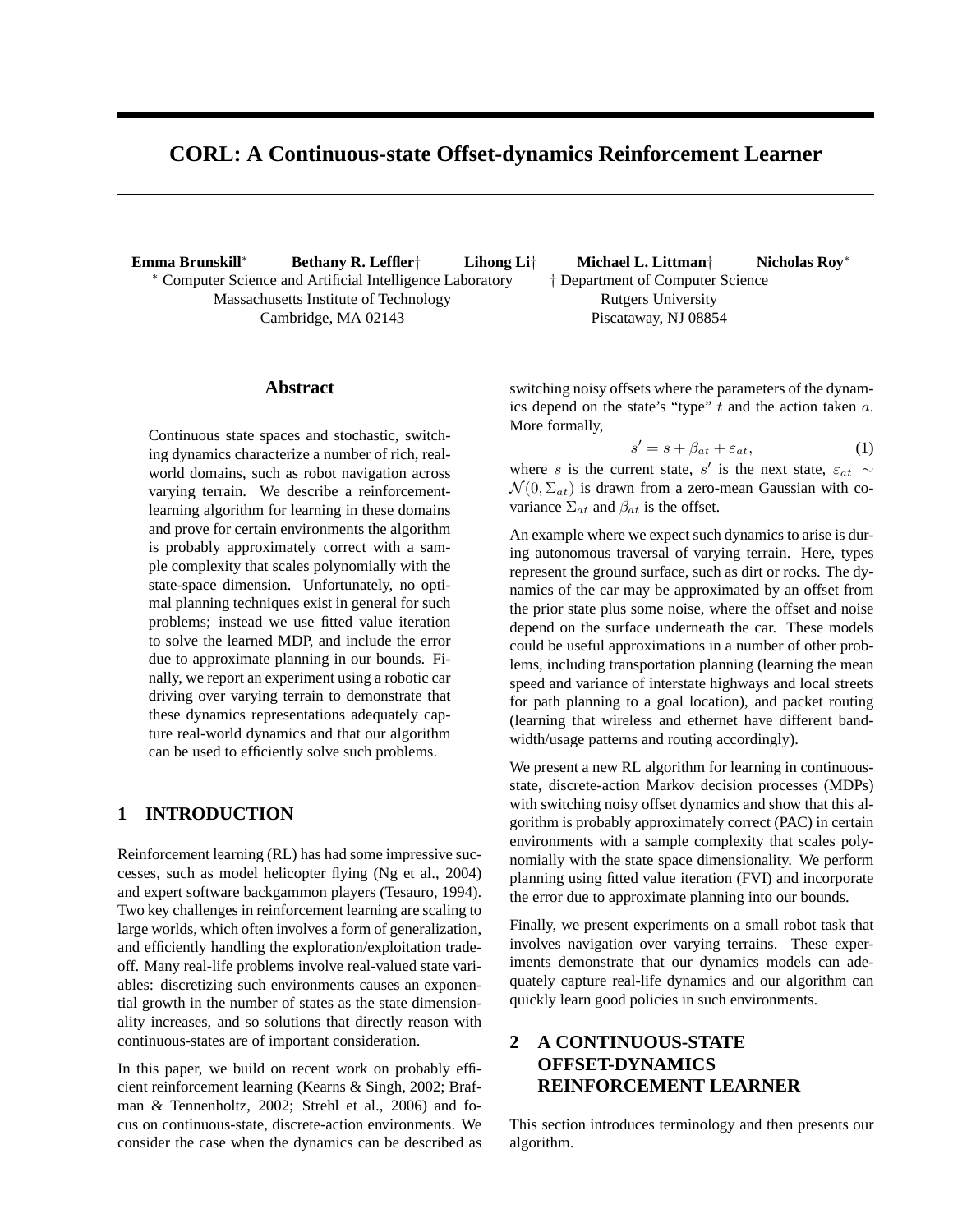#### **2.1 BACKGROUND**

The world is characterized by a continuous-state discounted MDP  $M = \langle S, A, p(s'|s, a), R, \gamma \rangle$  where  $S \subseteq$  $\mathbb{R}^{N_{dim}}$  is the  $N_{dim}$ -dimensional state space, A is a set of discrete actions,  $p(s'|s, a)$  is the unknown transition dynamics that satisfy the parametric form of Equation 1,  $\gamma \in [0, 1)$  is the discount factor and  $R : S \times A \rightarrow [0, 1]$  is the known reward model. In addition to the standard MDP formulation, each state  $s$  is associated with a single observable type  $t \in T$ . The total number of types is  $N_T$ . The dynamics of the environment are determined by the current state type  $t$  and action  $a$  taken:

$$
p(s'|s, a) = \mathcal{N}(s'|s + \beta_{at}, \Sigma_{at}).
$$
 (2)

In other words, types partition the state space into regions, and each region is associated with particular pair of dynamics parameters.

In this work, we focus on the known reward model, unknown dynamics model situation. The parameters of the dynamics model,  $\beta_{at}$  and  $\Sigma_{at}$ , are assumed to be unknown for all types  $t$  and actions  $a$  at the start of learning. This model is a departure from prior related work (Abbeel & Ng, 2005; Strehl & Littman, 2008), which focuses on a more general linear dynamics model but assumes a single type and that the variance of the noise  $\Sigma_{at}$  is known. We argue there exist interesting problems where the variance of the noise is unknown and estimating this noise may provide the key distinction between the dynamics models of different types.

In reinforcement learning, the agent must learn to select an action a based on its current state s. At each time step, it receives an immediate reward  $r$  also based on its current state<sup>1</sup>. The agent then moves to a next state  $s'$  according to the dynamics model. The goal is to learn a policy  $\pi : S \to A$  that allows the agent to choose actions to maximize the total rewards it receives. The value of a particular policy is the expected discounted sum of future rewards that will be received from following this policy, and is denoted  $V^{\pi}(s) = E_{\pi}[\sum_{j=0}^{\infty} \gamma^{j} r_{j} | s_{0} = s]$ , where  $r_{j}$  is the reward received on the  $j$ -th time step and  $s_0$  is the initial state of the agent. Let  $\pi^*$  be the optimal policy, and its associated value function be  $V^*(s)$ .

#### **2.2 ALGORITHM**

Our algorithm (*c.f.*, Algorithm 1) is derived from the Rmax algorithm of Brafman and Tennenholtz (2002). We first form a set of  $\langle t, a \rangle$  tuples, one for each type–action pair. Note that each tuple corresponds to a particular pair of dynamics model parameters,  $\langle \beta_{at}, \Sigma_{at} \rangle$ . A tuple is considered to be "known" if the agent has been in type  $t$  and

#### **Algorithm 1** CORL

- 1: **Input:**  $N_A$ ,  $N_{dim}$ ,  $N_T$ ,  $R$ ,  $\Sigma_{max}$ ,  $\Sigma_{min}$ ,  $\gamma$ ,  $\epsilon$ , and  $\delta$ .
- 2: Set all type–action tuples  $\langle t, a \rangle$  to be unknown and initialize the dynamics models (see text) to create an empirical known-state MDP model  $\hat{M}_K$ .
- 3: Select a fixed set of evenly spaced points for fitted value iteration.
- 4: Start in a state  $s_0$ .
- 5: **loop**
- 6: Solve MDP  $\hat{M}_K$  using fitted value iteration and denote its optimal value function by  $Q_t$ .
- 7: Select action  $a = \argmax_a Q_t(s, a)$ .
- 8: Transition to the next state  $s'$ .
- 9: Increment the appropriate  $n_{at}$  count (where t is the type of state s) given the observed transition tuple  $\langle s, a, s' \rangle.$
- 10: If  $n_{at}$  exceeds  $N_{at}$  where  $N_{at}$  is specified according to the analysis, then mark  $\langle a, t \rangle$  as "known" and estimate the dynamics model parameters for this tuple.

taken action a a number  $N_{at}$  times. At each timestep, we construct a new MDP  $\tilde{M}_K$  as follows. If the number of times a tuple has been experienced,  $n_{at}$ , is greater than or equal to  $N_{at}$ , then we estimate the parameters for this dynamics model using maximum-likelihood estimation:

$$
\tilde{\beta}_{at} = \frac{\sum_{i=1}^{n_{at}} (s_i' - s_i)}{n_{at}} \tag{3}
$$

$$
\tilde{\Sigma}_{at} = \frac{\sum_{i=1}^{n_{at}} (s_i' - s_i - \tilde{\beta}_{at})(s_i' - s_i - \tilde{\beta}_{at})^T}{n_{at}} \quad (4)
$$

where the sum ranges over all state action pairs experienced for which the type of  $s_i$  was t and the action taken was a.

Otherwise, we set the dynamics model for all states and action associated with this type–action tuple to be a transition with probability 1 back to the same state. We also modify the reward function for all states associated with an unknown type–action tuple  $\langle t_u, a_u \rangle$  so that all state–action values  $Q(s_{t_u}, a_u)$  have a reward of  $V_{\text{max}}$  (the maximum value possible,  $1/(1 - \gamma)$ ). We then seek to solve  $M_K$ . This MDP includes switching dynamics with continuous states, and we are aware of no exact optimal planners for such  $MDPs<sup>2</sup>$ . Instead, we will use fitted value iteration to approximately solve the MDP.

In FVI, the value function is represented explicitly at only a fixed set of states that are (for example) uniformly spaced in a grid over the state space. Planning requires performing Bellman backups for each grid point  $\mu_f$ . Since we are *only* performing backups of the value function at a set of grid points  $\mu_f$ , we need a function approximator to estimate the

<sup>&</sup>lt;sup>1</sup>For simplicity, the reward is assumed to be only a function of state in this paper, but the arguments can be easily extended to where the reward model is also a function of the action chosen.

<sup>11:</sup> **end loop**

<sup>&</sup>lt;sup>2</sup>In contrast, optimal control is possible for linear Gaussian (non-switching) dynamics continuous-state systems with linear quadratic reward functions.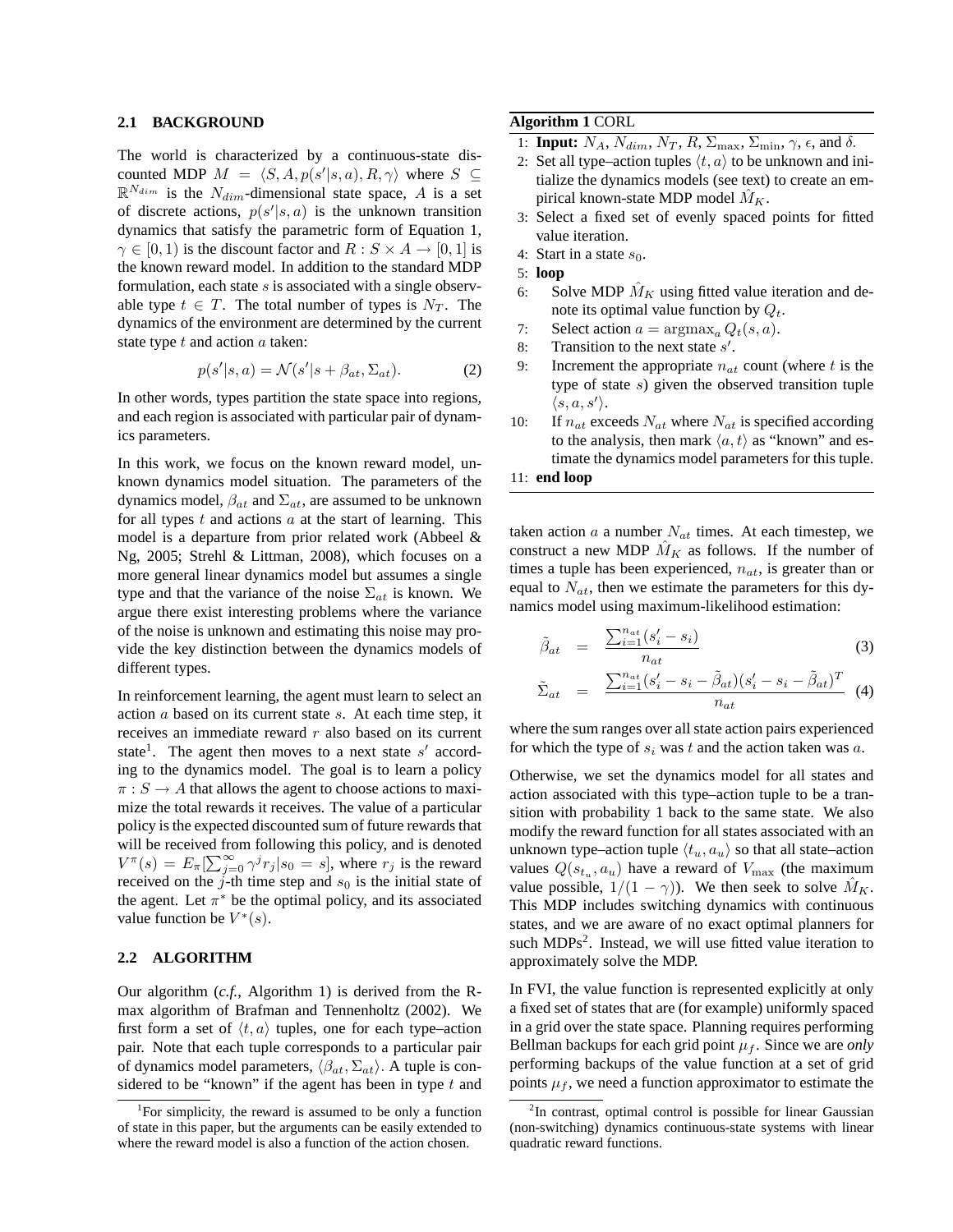value of other points that are not in this fixed set. We can use Gaussian kernel functions to interpolate the value at the grid points to other points. The value of a state s is

$$
V(s) = \max_{a} \sum_{f=1}^{F} w_f \mathcal{N}(s; \mu_f, \Sigma_f) Q(\mu_f, a), \quad (5)
$$

where  $w_f$  is a scalar and  $\mathcal{N}(s; \mu_f, \Sigma_f)$  represents a Gaussian with mean at grid point  $\mu_f$  and variance  $\Sigma_f$  evaluated at state s. The grid-point locations, variances and weights  $(\mu_f, \Sigma_f, w_f)$  are defined so

$$
\sum_{f=1}^{F} w_f \mathcal{N}(s; \mu_f, \Sigma_f) \approx 1 \tag{6}
$$

for all states s of interest. We would like this expression to exactly equal 1 for all states of interest as that guarantees the function approximator is an averager and therefore discounted infinite horizon fitted value iteration is guaranteed to converge (Gordon, 1995). In practice, if Gaussians are placed at uniform intervals over the state space of interest, then this expression can be extremely close to 1. Indeed, as long as the sum in Equation 6 sums to less than or equal to 1 for all states, then the approximator operator is guaranteed to be a non-expansion in the max norm and therefore discounted infinite horizon fitted value iteration is still guaranteed to converge.

Substituting this representation of the value function in place of  $V(s')$  and using the dynamics model in the Bellman backup equation, we can perform the integration over future reward in closed form to get

$$
V(\mu.) = R(\mu.) + \gamma \max_{a} \sum_{f} w_f \cdot
$$
  

$$
\mathcal{N}(\mu_f; \mu. + \beta_{at_f}, \Sigma_{at_f} + \Sigma_f) V(\mu_f).
$$

For a given basis set of fixed states  $\mu_f$ , the majority of the right side can be computed once and used repeatedly during value iteration; essentially, the continuous-state MDP is converted to a new discrete-state MDP where the states are the fixed points.

At each timestep, the agent chooses the action that maximizes the estimate of its current value according to  $Q_t$ :  $a = \argmax_a Q_t(s, a)$ . The complete algorithm is shown in Algorithm 1.

## **3 LEARNING COMPLEXITY**

In Section 4, we will analyze our algorithm in a family of MDPs with switching noisy offsets, and examine how many samples  $N_{at}$  are necessary in order to produce a good policy. In particular, we prove it is probably approximately correct with a sample complexity  $(N_{at})$  that scales polynomially with the number of dimensions in the state space.

When analyzing the performance of an RL algorithm A, there are many potential criteria to use. In our work, we will focus predominantly on sample complexity with a brief mention of computational complexity. Computational complexity refers to the number of operations executed by the algorithm for each step taken by the agent in the environment. We will follow Kakade (2003) and use *sample complexity* as shorthand for the *sample complexity of learning*. It is the number of timesteps at which the algorithm, when viewed as a non-stationary policy  $\pi$ , is not  $\epsilon$ -optimal at the current state; that is,  $Q^*(s, a) - Q^{\pi}(s, a) > \epsilon$  where  $Q^*$  is the optimal state-action value function and  $Q^{\pi}$  is the state–action value function of the non-stationary policy  $\pi$ . Following Strehl et al. (2006), we are interested in showing, for a given  $\epsilon$  and  $\delta$ , that with probability at least  $1 - \delta$  the sample complexity of the algorithm is less than or equal to a polynomial function of MDP parameters. Note that we only consider the number of samples to ensure the algorithm will learn and execute a near-optimal policy with high probability. As the agent acts in the world, it may be unlucky and experience a series of state transitions that poorly reflect the true dynamics, due to noise.

We will follow the lead of a recent and related continuousstate reinforcement-learning algorithm by Strehl and Littman (2008), and use the framework of Strehl et al. (2006). Strehl et al. (2006) defined an algorithm to be greedy if it chooses its action to be the one that maximizes the value of the current state s ( $a = \arg \max_{a \in A} Q(s, a)$ ). Their paper's main result goes as follows: let  $A(\epsilon, \delta)$  denote a greedy learning algorithm. Maintain a list  $K$  of "known" state–action pairs. At each new timestep, this list stays the same unless during that timestep a new state– action pair becomes known. MDP  $M_K$  is the known state– action MDP (where the construction is essentially the same as described earlier, except that the reward and transition functions are the same as the original MDP for known state–action pairs) and  $\pi$  is the greedy policy with respect to the current value function,  $Q_t$ . Assume that  $\epsilon$  and  $\delta$  are given and the following 3 conditions hold for all states, actions and timesteps:

- 1.  $Q^*(s, a) Q_t(s, a) \leq \epsilon$ .
- 2.  $V_t(s) V_{M_K}^{\pi_t}(s) \leq \epsilon$ .
- 3. The total number of times the agent visits a state– action tuple that is not in K is bounded by  $\zeta(\epsilon, \delta)$  (the *learning complexity*).

Then, Strehl et al. (2006) show on any MDP M,  $\mathcal{A}(\epsilon, \delta)$ will follow a 4 $\epsilon$ -optimal policy from its initial state on all but  $N_{total}$  timesteps with probability at least  $1 - 2\delta$ , where  $N_{total}$  is a polynomial in the problem's parameters  $(\zeta(\epsilon, \delta), \frac{1}{\epsilon}, \frac{1}{\delta}, \frac{1}{1-\gamma}).$ 

The majority of our analysis will focus on showing that our algorithm fulfills these three criteria. In our approach,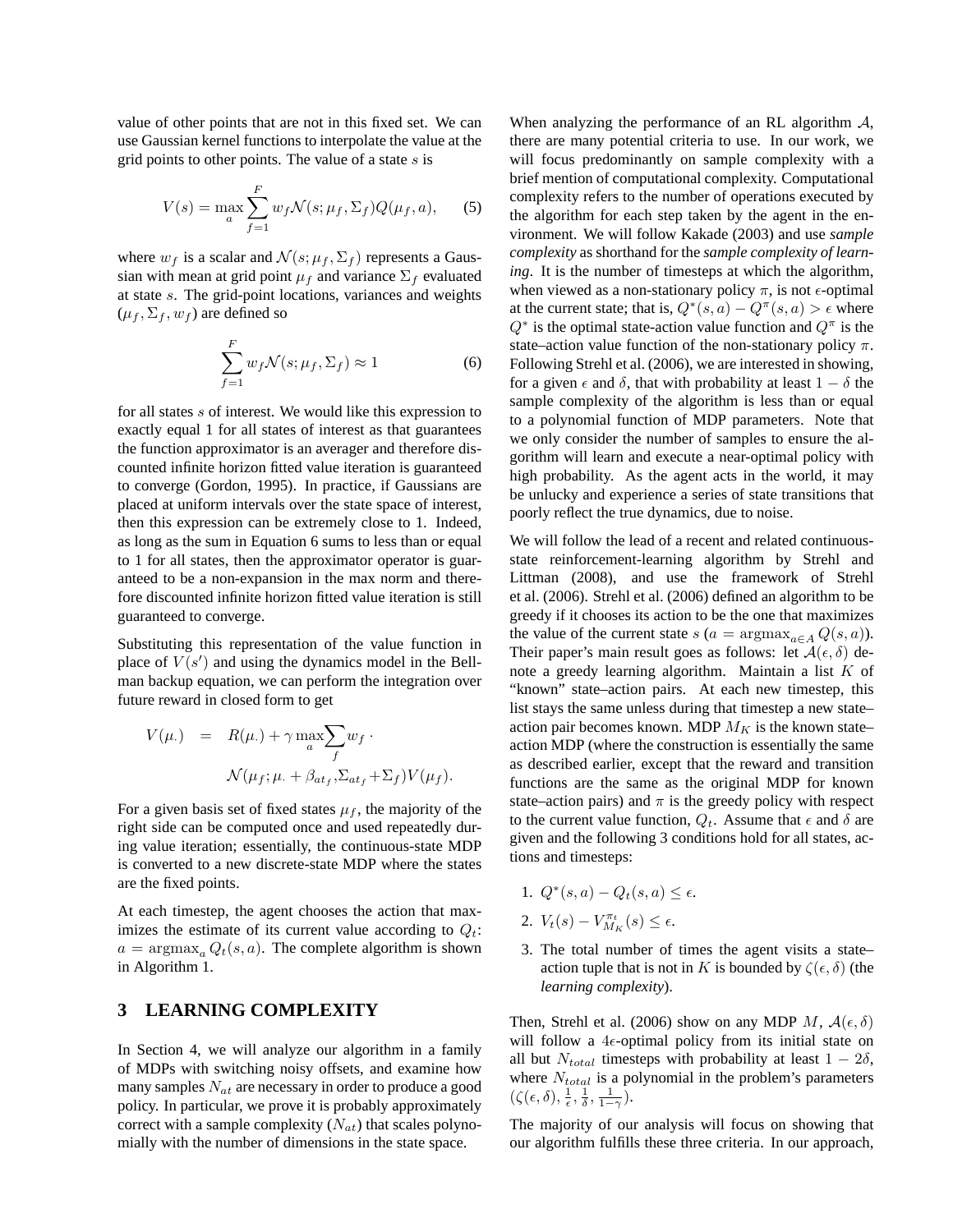we will define the known state–action pairs to be all those state–actions for which the type–action pair  $\langle t(s), a \rangle$  is known.

Before we commence, we first briefly give some intuition for the above three criteria and describe how we will proceed in proving our algorithm satisfies them. Together, the first and second criteria can be interpreted as saying that the algorithm should produce accurate value estimates of the all state-action pairs in the known MDP, and that it should be optimistic about the values of all state–action pairs. The first criterion is more challenging to demonstrate. To show our estimates of known state–action pairs are close to their real values, we must consider two potential sources of error that could prevent it. The first is that the model dynamics are only estimated from the samples experienced, and so the dynamics model estimates may deviate from the true dynamics. In Proposition 4.1 and Lemmas 4.2, 4.3, and 4.4, we bound the number of samples necessary to ensure the dynamics model parameter estimates are close to the true dynamics. The second source of error comes from solving the MDP. We cannot currently perform exact optimal planning for these continuous-state noisy offset MDPs, and therefore we use approximate planning. In Section 4.2, we bound the error it introduces. We then combine these results in Lemma 4.5 to bound the error between our estimate of the value of the known-state MDP and the true optimal values. Theorem 4.6 uses this result to prove the algorithm is probably approximately correct with a sample complexity that scales polynomially in the problem parameters, including the state-space dimension.

Note that our use of an approximate planner is a departure from most related work on PAC RL. Existing work typically assumes the existence of a planning oracle for choosing actions given the estimated model.

To ensure fitted value iteration produces highly accurate results, our algorithm's worst-case computational complexity is exponential in the number of state dimensions. While this fact prevents it from being theoretically computationally efficient, our experimental results demonstrate our algorithm performs well compared to related approaches in a real-life robot problem.

## **4 ANALYSIS**

This section provides a formal analysis of Algorithm 1. For simplicity, it assumes a diagonal covariance matrix for the noise model:  $\Sigma = \text{diag}(\sigma_1^2, \sigma_2^2, \cdots, \sigma_{N_{dim}}^2)$ . We believe it is possible to extend the analysis to the general covariance matrices, and leave it for future work. We also assume that the absolute values of the components in  $\beta_{at}$  and  $\Sigma_{at}$  are upper bounded by some known constants,  $B_{\beta}$  and  $B_{\sigma}$ , respectively. This assumption is often true in practice. We denote by  $|D|$  the determinant of matrix D. Due to space limitations some details will be omited in our analysis: please see Brunskill et al. (2008) for full proofs.

### **4.1 MODEL ACCURACY**

We first establish the distance between two dynamics models with different parameters. It will be important for analyzing the potential difference in expected received reward between a MDP with the true dynamics model and an estimated (from the data) dynamics model. Following Abbeel and Ng (2005), we use the variational distance

$$
d_{var}(P(x), Q(x)) = \frac{1}{2} \int_{\mathcal{X}} |P(x) - Q(x)| dx. \tag{7}
$$

**Proposition 4.1** *Assume that both*  $\Sigma_1$  *and*  $\Sigma_2$  *are diagonal matrices and let*  $\sigma_{\min}$  *be the minimum standard deviation along any of the dimensions. Also, assume without loss of generality that*  $|\Sigma_1| \leq |\Sigma_2|$ *. Then,* 

$$
d_{var}(\mathcal{N}(s'|\beta_1 + s, \Sigma_1), \mathcal{N}(s'|\beta_2 + s, \Sigma_2))
$$
  
 
$$
\leq 1 - \left(\prod_{i=1}^{N_{dim}} \frac{\min[\sigma_{1i}^2, \sigma_{2i}^2]}{\sigma_{2i}^2}\right)^{0.5} + \frac{||\beta_2 - \beta_1||_2}{\sqrt{(2\pi)}\sigma_{\min}},
$$

where  $\sigma_{ki}^2$  is the *i*-th diagonal component of  $\Sigma_k$ .

#### **Proof**

$$
d_{var}(\mathcal{N}(s'|\beta_1 + s, \Sigma_1), \mathcal{N}(s'|\beta_2 + s, \Sigma_2))
$$
  
=  $\frac{1}{2} \int_{s'} |\mathcal{N}(s'|\beta_1 + s, \Sigma_1) - \mathcal{N}(s'|\beta_2 + s, \Sigma_2)| ds'$   
=  $\frac{1}{2} \int_{s'} |\mathcal{N}(s'|\beta_1 + s, \Sigma_1) - \mathcal{N}(s'|\beta_2 + s, \Sigma_1) + \mathcal{N}(s'|\beta_2 + s, \Sigma_1) - \mathcal{N}(s'|\beta_2 + s, \Sigma_2)| ds',$ 

where we have simply added and subtracted the same term. Using the triangle inequality, we can split the expression into two terms:

$$
d_{var}(\mathcal{N}(s'|\beta_1 + s, \Sigma_1), \mathcal{N}(s'|\beta_2 + s, \Sigma_2))
$$
  
\n
$$
\leq \frac{1}{2} \int_{s'} |\mathcal{N}(s'|\beta_1 + s, \Sigma_1) - \mathcal{N}(s'|\beta_2 + s, \Sigma_1)| ds'
$$
  
\n
$$
+ \frac{1}{2} \int_{s'} |\mathcal{N}(s'|\beta_2 + s, \Sigma_1) - \mathcal{N}(s'|\beta_2 + s, \Sigma_2)| ds',
$$

one where the means are the same and the variances are different, and one where the variances are the same and the means are different. The second term is summing all the area between the lines defining the two Gaussians (which are centered at the same mean). An alternate way to think about computing this area is to take the sum of the area under the two Gaussians (which is simply 2) and subtract off two times the area of the intersection, D, between them:

$$
\frac{1}{2}(2 - 2D) = 1 - D.
$$
 (8)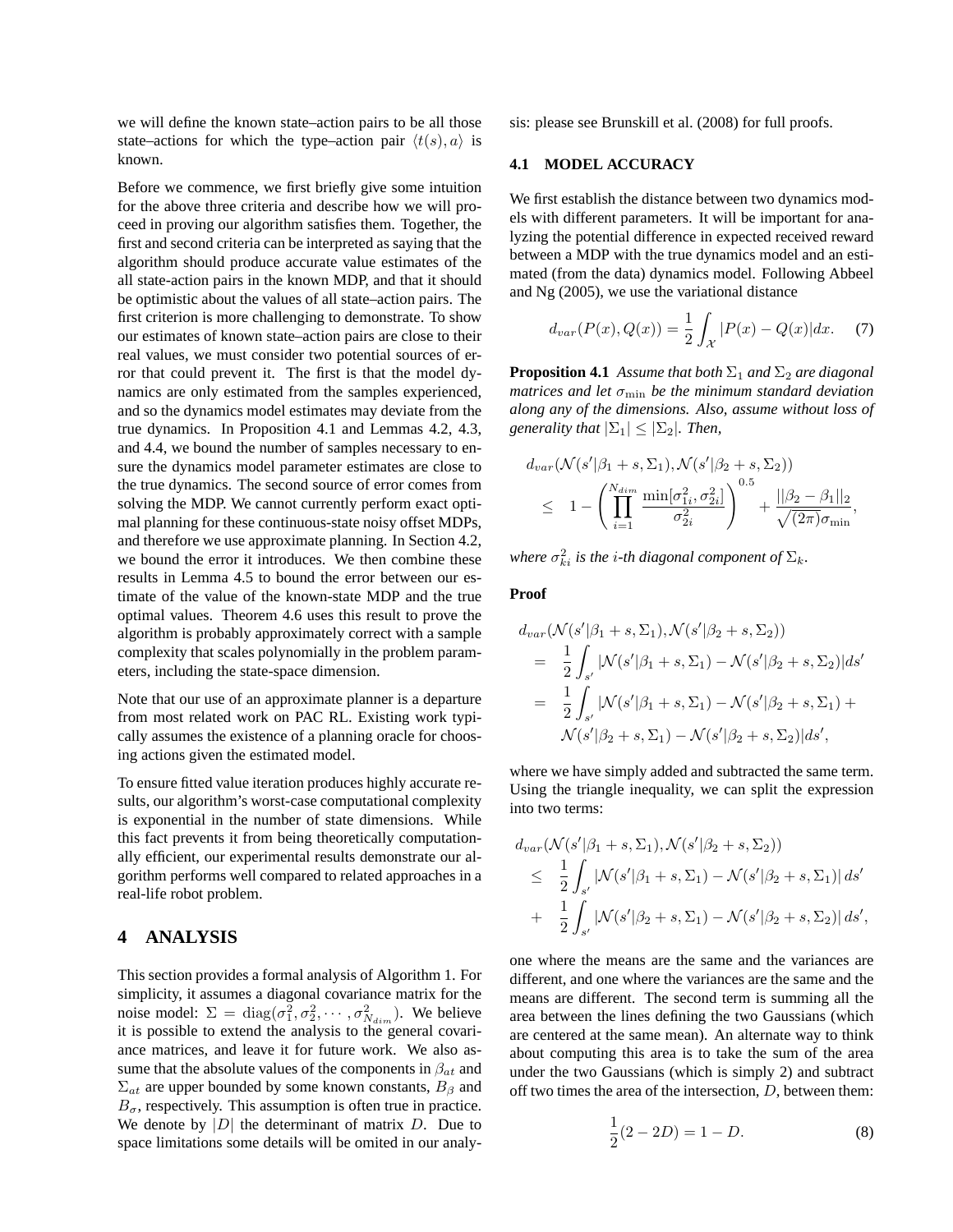

Figure 1: Two Gaussians with identical means and different variances, and a new weighted Gaussian that lies entirely inside their intersection.

To upperbound this term, we would like to find a lower bound on the area of intersection between these two Gaussians, D. We can construct a new weighted Gaussian that lies entirely within the intersection area and has the same mean as the two Gaussians  $(\beta_2 + s)$  (see Figure 1 for a onedimensional example). We can set the covariance of this new Gaussian by setting its variance along each dimension  $i$  to be the smaller of the two Gaussians' variances:  $\sigma_{int,i}^2 = \min[\sigma_{i1}^2, \sigma_{i2}^2]$ . We then determine the weight on the Gaussian  $w_{int}$  by requiring that its height at the mean be no more than the smaller of the two Gaussians. Since we have assumed that  $|\Sigma_1| \leq |\Sigma_2|$ , then the height at the mean of the smaller Gaussian is simply  $1/((2\pi)^{N_{dim}/2}|\Sigma_2|^{0.5})$ . Therefore, we can set  $w_{int}$  as

$$
w_{int} \mathcal{N}_{int}(0, \Sigma_{int}) = \frac{1}{(2\pi)^{N_{dim}/2} |\Sigma_2|^{0.5}}.
$$

Solving for  $w_{int}$ , we get

$$
w_{int} = \left(\prod_{i=1}^{N_{dim}} \frac{\min[\sigma_{1i}^2, \sigma_{2i}^2]}{\sigma_{2i}^2}\right)^{0.5}.
$$

This weighted Gaussian always lies within the intersection region and therefore the  $D$  is at least

$$
\int w_{int} \mathcal{N}_{int}(s'|\beta_2 + s, \Sigma_{int}) ds' = w_{int}.
$$

Substituting this expression back into Equation 8,

$$
\frac{1}{2} \int_{s'} |\mathcal{N}(s'|\beta_2 + s, \Sigma_1) - \mathcal{N}(s'|\beta_2 + s, \Sigma_2)| ds' \n\leq 1 - w_{int} = 1 - \left(\prod_{i=1}^{N_{dim}} \frac{\min[\sigma_{1i}^2, \sigma_{2i}^2]}{\sigma_{2i}^2}\right)^{0.5}.
$$
\n(9)

Next, consider the first term in Equation 8, which looks at the difference between two Gaussians with different means and identical variances. From Abbeel and Ng (2005) (Proposition 7), this expression is upperbounded by

$$
\frac{||\beta_2 + s - (\beta_1 + s)||_2}{\sqrt{2\pi}\sigma_{\min}} = \frac{||\beta_2 + \beta_1||_2}{\sqrt{2\pi}\sigma_{\min}}.
$$
 (10)

Combining Equations 10 and 9 gives the desired result.  $\Box$ 

Note this function is 0 when the means and the variances are the same, as one would hope.<sup>3</sup>

We next seek to determine the number of samples necessary to ensure that  $d_{var}$  is tightly bounded when evaluated at the estimated model parameters and the true model parameters. Let us first define "good" samples as those for which  $\|s' - s\|_{\infty} \leq B$  for some given  $B > 0$ . The value of B will be specified later.

**Lemma 4.2** *Given any*  $\epsilon, \delta > 0$ , *define*  $T_{\beta} =$  $\frac{2N_{dim}B^2}{\epsilon^2}\ln\frac{6N_{dim}}{\delta}$ . If there are  $T_\beta$  good transition sam*ples*  $(s, a, s')$ *, then with probability at least*  $1 - \frac{\delta}{3}$ *, the estimated offset parameter*  $\tilde{\beta}$ *, computed by Equation 3, deviates from the true offset parameter*  $\beta^*$  *by at most*  $\epsilon$ *; formally,*  $Pr(||\tilde{\beta} - \beta^*||_2 \le \epsilon) \ge 1 - \frac{\delta}{3}$ .

**Proof** : (Sketch) The proof rests on an application of Hoeffding's inequality (Hoeffding, 1963).  $\Box$ 

We next analyze the number of samples needed to estimate the variance accurately.

**Lemma 4.3** *Assume*  $\|\tilde{\beta} - \beta\|_2 \leq \epsilon$ *. Given any*  $\epsilon, \delta > 0$ *, define*  $T_{\sigma} = \frac{8B^4}{\epsilon - \epsilon^2}$  $\frac{8B^4}{\epsilon-\epsilon^2}$  ln  $\frac{6N_{dim}}{\delta}$ *. If there are*  $T_\sigma$  *good transition samples*  $(s, a, s')$ *, then with probability at least*  $1 - \frac{\delta}{3}$ *, the* estimated variance parameter  $\tilde{\sigma_i^2}$ , computed by Equation 4, *deviates from the true variance parameter*  $\sigma_i^2$  *by at most*  $\epsilon$ *for every dimension i; formally,*  $Pr(max_i | \tilde{\sigma}_i^2 - \sigma_i^2 | \le \epsilon) \ge$  $1 - \frac{\delta}{3}$ .

**Proof** : (Sketch) The proof first relates the estimate of the variance using the current estimate of the offset parameter  $\beta$  to the variance around the true offset parameter, and then bounds this error using Hoeffding's inequality and a union bound. П

These two lemmas provide us with an estimate of how many good samples are necessary to achieve, with high probability, accurate estimates of the dynamics model parameters for every type–action pair. One additional lemma is needed to bound how many samples must be collected until enough such good samples are obtained.

<sup>&</sup>lt;sup>3</sup>The true  $d_{var}$  is upper bounded by 1, whereas this expression can go higher, so it is overly pessimistic when the difference between the two Gaussians' parameters is large, but increasingly accurate as their difference goes to 0. Since we need to estimate the parameters fairly precisely, we are more concerned with this second case.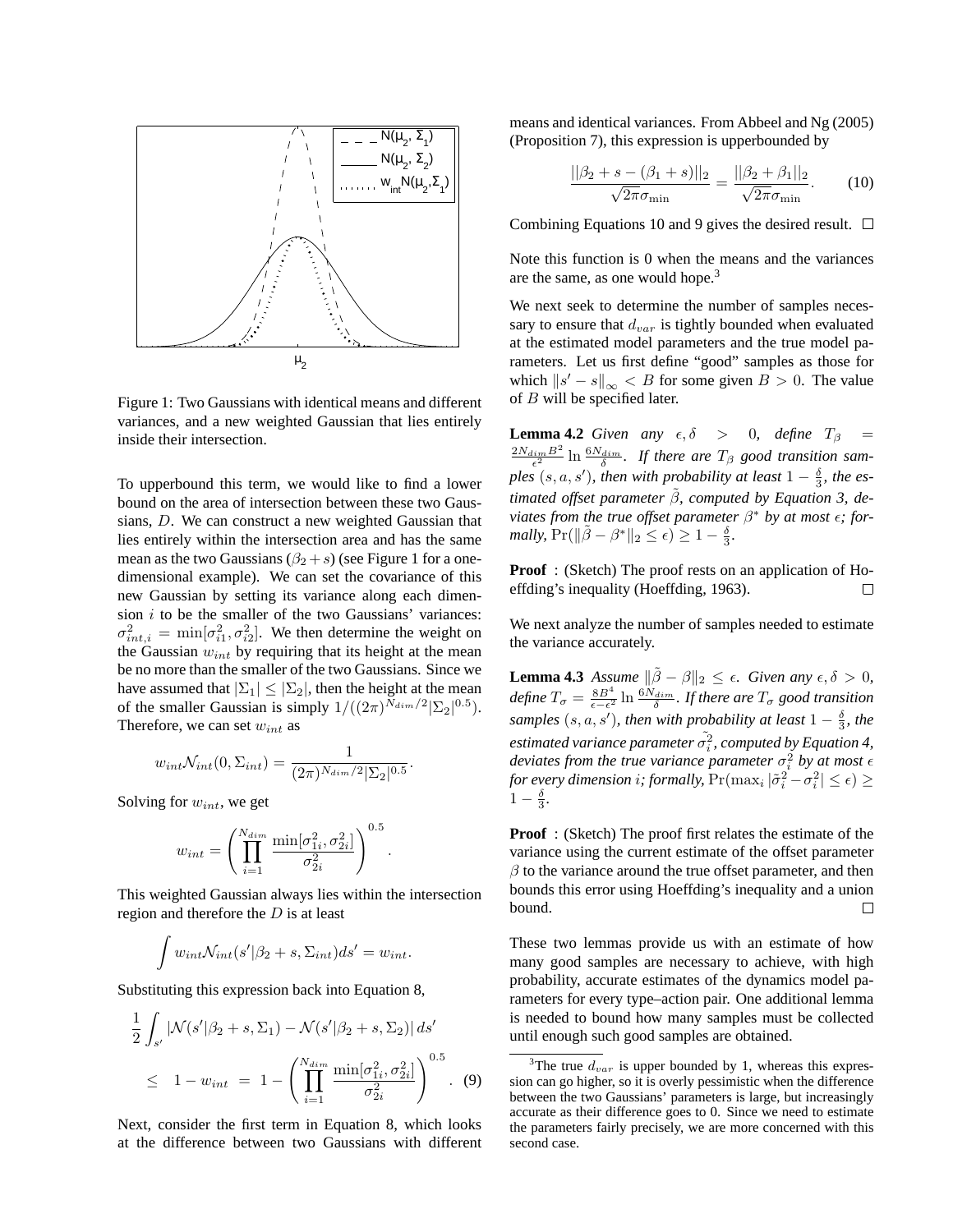**Lemma 4.4** *Let* T *be the number of observed samples before*  $T_0 = \max\{T_\beta, T_\sigma\}$  *good samples are collected. Then,*  $\Pr(T > \frac{\delta T_0}{\delta - 3N_{dim}p_0}) \; < \; \frac{\delta}{3}, \; where \; p_0 \; = \; \sqrt{\frac{8}{\pi}}$  $rac{B_{\sigma}^3}{(B-B_{\beta})^3}$ . *Here, setting*  $B > B_{\beta} + \sqrt[6]{\frac{72N_{dim}^2}{\pi \delta^2}}B_{\sigma}$  ensures  $\delta >$  $3N_{dim}p_0$ .

**Proof** : It follows from a union bound that  $\Pr(\left\|s'-s\right\|_{\infty} > B) \leq N_{dim} \Pr(\left|s'-s_i\right| > B)$  for all *i*. We will show that  $Pr(|s'_i - s_i| > B)$  is small. Let  $\varphi(x)$  and  $\Phi(x)$  be the probability density function and cumulative distribution function of the standard Gaussian distribution, respectively. Then,

$$
\Pr(s'_i - s_i > B) = 1 - \Phi\left(\frac{B - \beta_i^*}{\sigma_i}\right)
$$
\n
$$
\leq \frac{1}{\sqrt{2\pi}} \exp\left(-\frac{(B - \beta_i^*)^2}{2\sigma_i^2}\right) \frac{1}{\frac{B - \beta_i^*}{\sigma_i}}
$$
\n
$$
= \frac{\sigma_i}{\sqrt{2\pi}(B - \beta_i^*)} \exp\left(-\frac{(B - \beta_i^*)^2}{2\sigma_i^2}\right),
$$

where the first equality follows from the definition, and the inequality follows from the fact that  $1 - \Phi(y) < \frac{\varphi(y)}{y}$  when  $y > 0$ . Now, we can apply the inequality  $e^{-x} < \frac{1}{1+x}$  to obtain

$$
\Pr(s_i' - s_i > B) \leq \frac{\sigma_i}{\sqrt{2\pi}(B - \beta_i^*)} \cdot \frac{1}{1 + \frac{(B - \beta_i^*)^2}{2\sigma_i^2}} \\
\leq \sqrt{\frac{2}{\pi} \frac{\sigma_i^3}{(B - \beta_i^*)^3}} \leq \sqrt{\frac{2}{\pi} \frac{B_\sigma^3}{(B - B_\beta)^3}}.
$$

Similarly, we may upperbound  $Pr(s'_i - s_i < -B)$  and thus,  $Pr(|s'_i - s_i| > B) < p_0$ , where  $p_0$  is given in the lemma statement.

Now, return to the full multivariate case:

$$
\Pr(||s' - s||_{\infty} > B) \le N_{dim} p_0 = \sqrt{\frac{8}{\pi}} \frac{B_\sigma^3 N_{dim}}{(B - B_\beta)^3}.
$$

This inequality indicates that every sample is a "bad" sample with probability at most  $N_{dim}p_0$ . Given T i.i.d. samples, let  $N(T)$  be the number of bad samples. Our estimation algorithm fails to have  $T_0$  good samples if and only if  $N(T) > T - T_0$ . By Markov's inequality,

$$
\Pr(N(T) > T - T_0) \le \frac{\mathbf{E}[N(T)]}{T - T_0} < \frac{T N_{dim} p_0}{T - T_0}
$$

Solving for T by letting the last expression equal  $\frac{\delta}{3}$  gives  $T = \frac{\delta T_0}{\delta - 3N_{\text{dyn}} p_0}$ . We can obtain the minimum value of B by solving  $\overline{3}N_{dim}p_0 = \delta$  for B.

.

Combining these results with Lemmas 4.2 and 4.3 gives a condition on the minimum number of samples necessary to ensure, with high probability, the estimated parameters of a

particular type–action dynamics model are close to the true parameters:

$$
T = \max\{T_{\beta}, T_{\sigma}\} = O\left(\frac{N_{dim}B^4}{\epsilon^2} \ln \frac{N_{dim}}{\delta}\right).
$$

#### **4.2 PLANNING ERROR**

We next bound the error between the value function found by solving our particular continuous-state Markov decision process using fitted value iteration compared to the optimal value function  $V^*$ . Recall that by performing FVI, we are essentially mapping the original MDP to a new finite-state MDP where the states are the chosen fixed points.

Under a set of four assumptions, Chow and Tsitsiklis (1991) proved that the optimal value function  $V_{\varepsilon}$  of a discrete-state MDP formed by discretizing a continuousstate MDP into  $O(\varepsilon)$ -length (per dimension)<sup>4</sup> grid cells is an  $\varepsilon$ -close approximation of the optimal continuous-state MDP value function  $V^*$ :

$$
||V_{\varepsilon} - V^*|| \leq \varepsilon.
$$

The first two assumptions used to prove the above result are that the reward function and probability distribution are Lipschitz-continuous. In our work, the reward function is assumed to be given so this condition is a prior condition on the problem specification. Our probability distributions are Gaussian distributions that are Lipschitzcontinuous so the second condition holds. The third key assumption is that the dynamics probabilities represent a true probablity measure that sums to  $1 \int_{s}^{t} p(s' | s, a) = 1$ ), though the authors show that this assumption can be relaxed to  $\int'_{s} p(s'|s, a) \leq 1$  and the main results still hold. In our work, our dynamics models are defined to be true probability models. Chow and Tsitsiklis's final assumption is that there is a bounded difference between any two controls: in our case we consider only finite controls, so this property holds directly.

In summary, assuming the reward model fulfills the first assumption, our framework satisfies all four assumptions made by Chow and Tsitsiklis. Therefore, by selecting fixed grid points at a regular spacing of  $O(\epsilon_{FVI})$  in each dimension (letting  $\varepsilon = \epsilon_{FVI}$ ), we can ensure that  $||\tilde{V}_{FVI} - V^*||_{\infty}$ is at most  $\epsilon_{FVI}$  where  $\tilde{V}_{FVI}$  is the FVI optimal value function.

<sup>&</sup>lt;sup>4</sup>More specifically, the grid spacing  $h_g$  must satisfy  $h_g \leq$  $\frac{(1-\gamma)^2 \varepsilon}{K_1+2KK_2}$  and  $h_g \leq \frac{1}{2K}$  where K is the larger of the Lipschitz constants arising from the assumptions discussed in the text, and  $K_1$  and  $K_2$  are constants discussed in Chow and Tsitsiklis (1991). For small  $\varepsilon$  any  $h_g$  satisfying the first condition will automatically satisfy the second condition.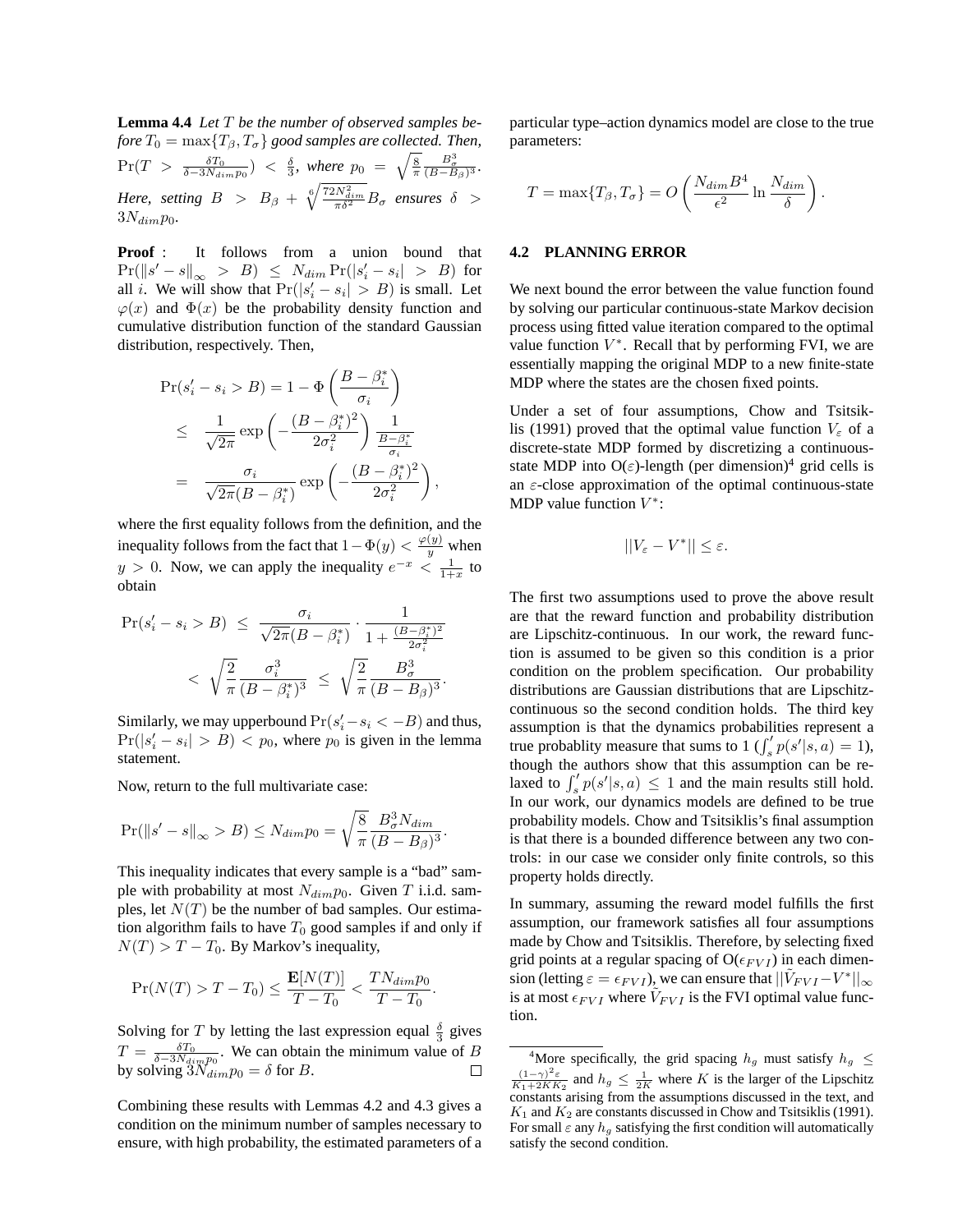## **4.3 APPROXIMATE REINFORCEMENT LEARNING**

The next lemma relates the accuracy in the dynamics model parameters, and the error induced by approximate planning, to the value function of two MDPs. The proof strongly parallels a similar Simulation Lemma in recent work by Strehl and Littman (2008).

**Lemma 4.5** *Let*  $M_1 = \langle S, A, p_1(s'|s, a), R, \gamma \rangle$  *and*  $M_2 =$  $\langle S, A, p_2(s' | s, a), R, \gamma \rangle$  *be two MDPs<sup>5</sup> with dynamics as characterized in Equation 1 and non-negative rewards bounded above by 1.* Assume  $\frac{||\beta_1 - \beta_2||_2}{\sqrt{2\pi}\sigma_{\min}} \leq F_1$  and  $|1 - \sigma|$  $\frac{\sum_{1}^{\infty}1^{0.5}}{\sum_{1}^{\infty}1}$  $\frac{|\Sigma_1|}{|\Sigma_2|^{0.5}} \leq F_2$ . Also assume that the difference between the *value function*  $\tilde{V}$  *obtained by fitted value iteration (FVI) compared to the optimal value function*  $V^*$ ,  $||\tilde{V} - V^*||_{\infty}$ *is at most*  $F_3$ *. Let*  $\pi$  *be a policy that can be applied to both*  $M_1$  *and*  $M_2$ *. Then, for any*  $0 < \epsilon \leq V_{\text{max}}$  *and stationary policy*  $\pi$ , if  $F_1 = O(\frac{(1-\gamma)^2 \epsilon}{\gamma})$  $(\frac{\gamma}{\gamma})^2 \epsilon$ )  $F_2 = O(\frac{\epsilon(1-\gamma)^2}{\gamma})$  $\frac{-\gamma)}{\gamma}$ ), *and*  $F_3 = O(\frac{\epsilon(1-\gamma)}{\gamma})$ *, then for all states s and actions a,*  $|Q_1^{\pi}(s, a) - \tilde{Q}_2^{\pi}(s, a)| \leq \epsilon$ , where  $\tilde{Q}_2^{\pi}$  denotes the state– *action value obtained by performing FVI on MDP* M<sup>2</sup> *and*  $Q_1^{\pi}$  *denotes the true state–action value for MDP*  $M_1$  *for policy* π*.*

**Proof**: (Sketch) We analyze the norm between  $Q_1^{\pi}(s, a)$ and  $\tilde{Q}_2^{\pi}(s, a)$  by re-expressing each in terms of its respective Bellman operator. The main idea is to break the norm up into a difference between the values due to the different dynamics  $(p_1(s'|s, a)$  and  $p_2(s'|s, a))$  and a difference due to using fitted value iteration to approximately solve for the values versus an exact solution. We use the triangle inequality to separate these terms and then bound each term separately, using the results from the prior sections.  $\Box$ 

### **4.4 APPROXIMATELY OPTIMAL REINFORCEMENT LEARNING**

**Theorem 4.6** *For any given*  $\delta$  *and*  $\epsilon$  *in a continuous-state noisy offset dynamics MDP with*  $N_T$  *types where the variance along each dimension of all the dynamics models is* bounded by  $[\sigma_{\min}^2,B_{\sigma}^2]$  and the offset parameter is bounded  $|by\hspace{0.02cm}|\beta_{i}| < B_{\beta}$  on all but  $N_{total}$  timesteps, our algorithm will *follow a* 4ǫ*-optimal policy from its current state with proba* $bility$  at least  $1-2\delta$ , where  $N_{total}$  is polynomial in the prob*lem parameters*  $(N_{dim}, |A|, N_T, \frac{1}{\epsilon}, \frac{1}{\delta}, \frac{1}{1-\gamma}, \frac{1}{\sigma_{min}}, B_\beta, B_\sigma)$ .

**Proof** : We demonstrate that our algorithm fulfills the three criteria outlined earlier. We omit details due to space considerations, but it can be shown using the results of the

prior sections that after  $N_{at} = O\left(\frac{N_{dim}^3 B^4 \gamma^2}{\sigma^4 \sqrt{(1-\gamma)^4}}\right)$  $\frac{N_{dim}^3 B^4 \gamma^2}{\sigma_{\min}^4 (1-\gamma)^4 \epsilon^2}$ ) samples, with probability  $1 - \delta$ , the errors  $\|\beta_1 - \beta_2\|_2$ , and for each state dimension  $i, |\sigma_i^2 - \tilde{\sigma}_i^2|$  will be  $O((1 - \gamma)^2 \epsilon)$ . We also chose the spacing of our fixed grid points such that  $\frac{\epsilon_{FVI}}{1-\gamma} \leq \frac{\epsilon}{2}$ . Then, the Simulation Lemma (4.5) guarantees that the approximate value of our known state MDP solved using FVI is  $\epsilon$ -close to the optimal value of the known state MDP with the true dynamics parameters  $||\tilde{V}_{\tilde{K}}^{\pi} - V_K^{\pi}||_{\infty} \leq \epsilon$ . All unknown type–action pairs that have not yet been experienced  $N_M$  times are considered to be unknown and their value is set to  $V_{\text{max}}$ . So, Conditions (1) and (2) (Strehl et al., 2006) hold. The third condition limits the number of times the algorithm may experience an unknown type–action tuple. Since there are a finite number of types and actions, this quantity is bounded above by  $N_{at}N_T$ |A|, which is a polynomial in the problem parameters  $(N_{\dim}, |A|, N_T, \frac{1}{\epsilon}, \frac{1}{\delta}, \frac{1}{1-\gamma}, \frac{1}{\sigma_{\min}}, B_{\beta}, B_{\sigma})$ . Therefore, our algorithm fulfills the three criteria laid out and the result follows. □

### **5 EXPERIMENT**

To examine the performance of our algorithm, we performed experiments in a real-life robotic environment involving a navigation task where a robotic car must traverse multiple surface types to reach a goal location. Our experiments seek to demonstrate both that our dynamics models provide a sufficiently good representation of realworld dynamics to allow our algorithm to learn good policies, and that our algorithm is computationally tenable. We demonstrate the second quality by comparing to Leffler et al. (2007)'s RAM-Rmax algorithm, a provably efficient RL algorithm for learning in discrete-state worlds with types. The authors demonstrated that, by explicitly representing the types, they could get a significant learning speedup compared to Rmax, which learns a separate dynamics model for each state. The RAM-Rmax algorithm represents the dynamics model using a list of possible next outcomes for a given type. Our approach instead assumes a fixed parametric distribution that automatically constrains the size of the representation.

#### **5.1 EXPERIMENTAL SETUP**

For our experiment, we ran a LEGO $\mathbb{R}$  Mindstorms NXT robot on a multi-surface environment. A tracking pattern was placed on the top of the robot and an overhead camera was used to determine the robot's current position and orientation. The domain, shown in Figure 2, consisted of two types: rocks embedded in wax and a carpeted area. The goal was for the agent to begin in the start location (indicated in the figure by an arrow) and end in the goal without going outside the environmental boundaries. The rewards were  $-1$  for going out of bounds,  $+1$  for reaching the goal, and −0.01 for taking an action. Reaching the goal and go-

<sup>&</sup>lt;sup>5</sup>For simplicity we present the results here without reference to types. In practice, each dynamics parameter would be subscripted by its associated MDP, type, and action.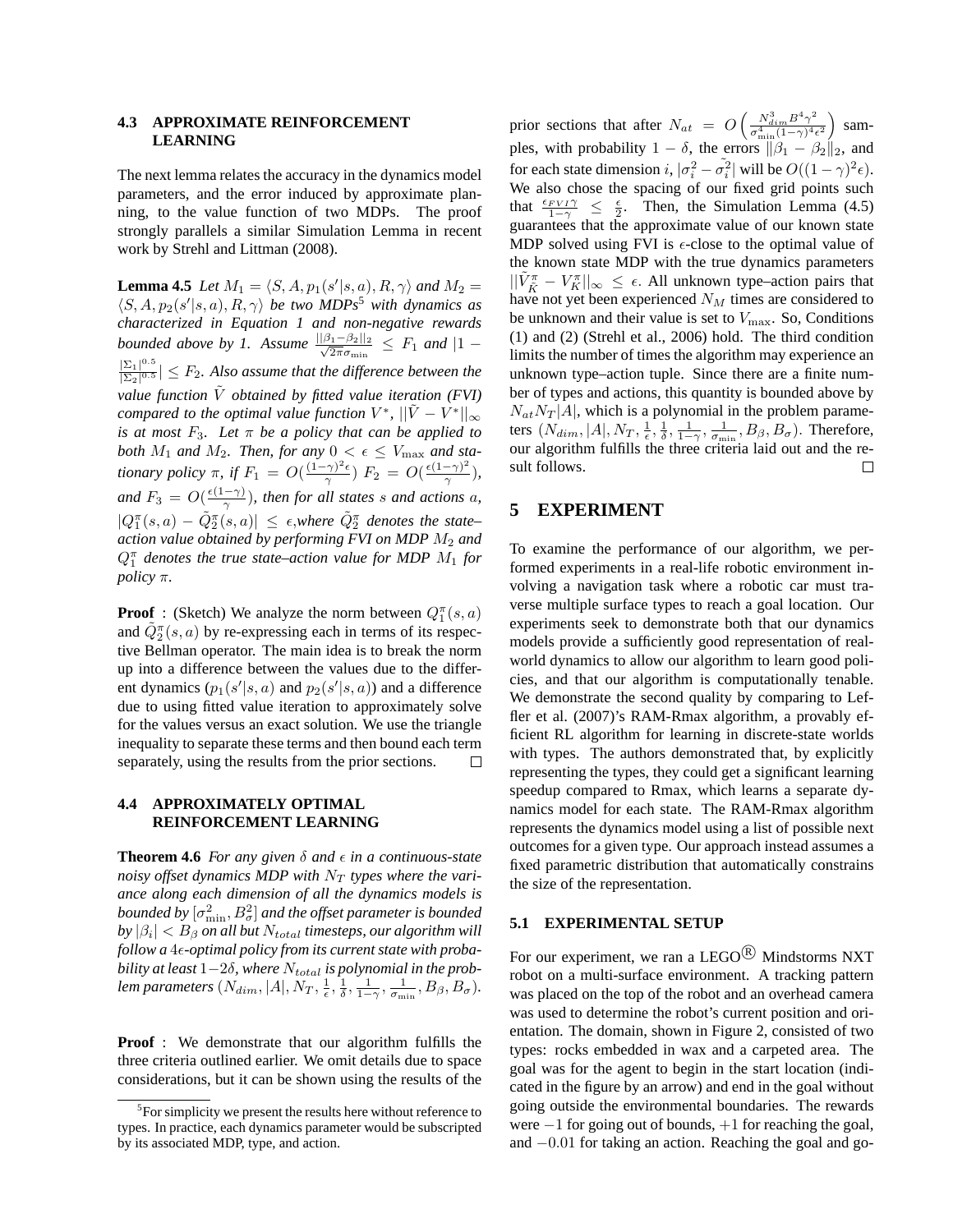

Figure 2: Image of the environment. The start location and orientation is marked with an arrow. The goal location is indicated by the circle.

ing out of bounds ended the episode and resulted in the agent getting moved back to the start location.

One difficulty of this environment is the difference in dynamics models. Due to the close proximity of the goal to the boundary, the agent needs an accurate dynamics model to reliably reach the goal. To make this task even more difficult, the actions were limited to going forward, turning left, and turning right. Without the ability to move backwards, the robot needed to approach the goal accurately to avoid falling out of bounds. A robot with an inaccurate transition model would be likely to judge this task as impossible.

For the experiments, we compared our algorithm ("CORL") and the RAM-Rmax algorithm ("RAM"). The fixed points for the fitted value iteration portion of our algorithm were set to the discretized points of the RAM-Rmax algorithm. Both algorithms used an EDISON image segmentation system to uniquely identify the current surface type. The reward function was provided to both algorithms.

The state space is three dimensional:  $x$ ,  $y$ , and orientation. Our algorithm implementation for this domain used a full covariance matrix to model the dynamic's variance model. For the RAM-Rmax agent, the world was discretized to a forty-by-thirty-by-ten state space. In our algorithm, we used a function approximator of a weighted sum of Gaussians, as described in Section 2.2. We used the same number of Gaussians to represent the value function as the size of the state space used in the discretized algorithm, and placed these fixed Gaussians at the same locations. The variance over the  $x$  and  $y$  variables was independent of each other and of orientation, and was set to be 16. To average orientation vectors correctly (so that  $-180^\circ$  degrees and  $180^\circ$  do not average to 0) we converted orientations  $\theta$  to a Cartesian coordinate representa-



Figure 3: Reward received by algorithms averaged over three runs. Error bars show one standard deviation.

tion  $x_{\theta} = \cos(\theta), y_{\theta} = \sin(\theta)$ . The variance over these two was set to be 9 for each variable (with zero covariance). For our algorithm and the RAM-Rmax algorithm, the value of  $N_{at}$  was set to four and five, respectively, which was determined after informal experimentation. The discount factor was set to 1.

### **5.2 RESULTS**

Figure 3 shows the average reward with standard deviation for each of the algorithms over three runs. Both algorithms are able to receive near-optimal reward on a consistent basis choosing similar paths to the goal. Our dynamics representation is sufficient to allow our algorithm to learn well in this real-life environment.

Examining the learned dynamics model parameters revealed that the dynamics model variances learned for the rocks were larger than the learned variance for carpet for certain actions. Naturally, an important question is whether modeling the differences in the dynamics models is necessary in order to achieve good performance: in other words, could the robot perform as well by modeling the terrain as a single type? Prior work by RAM-Rmax on a similar task compared using two types to one, and found that two types did result in a better learned policy(Leffler et al., 2008). This finding suggests that using multiple types to represent this environment provides measurable benefits.

In addition, by using a fixed parametric representation, the computational time per episode of our algorithm is roughly constant. In the implementation of RAM-Rmax, the computational time grew with the number of episodes due to its dynamics model representation: however, this difficulty could be ameliorated by maintaining a finite list of potential dynamics transitions. Nonetheless, these results suggest that our algorithm is computationally competitive with existing approaches to handle domains with typed dynamics.

In summary, the results on this task are encouraging since they indicate our algorithm can quickly and efficiently learn